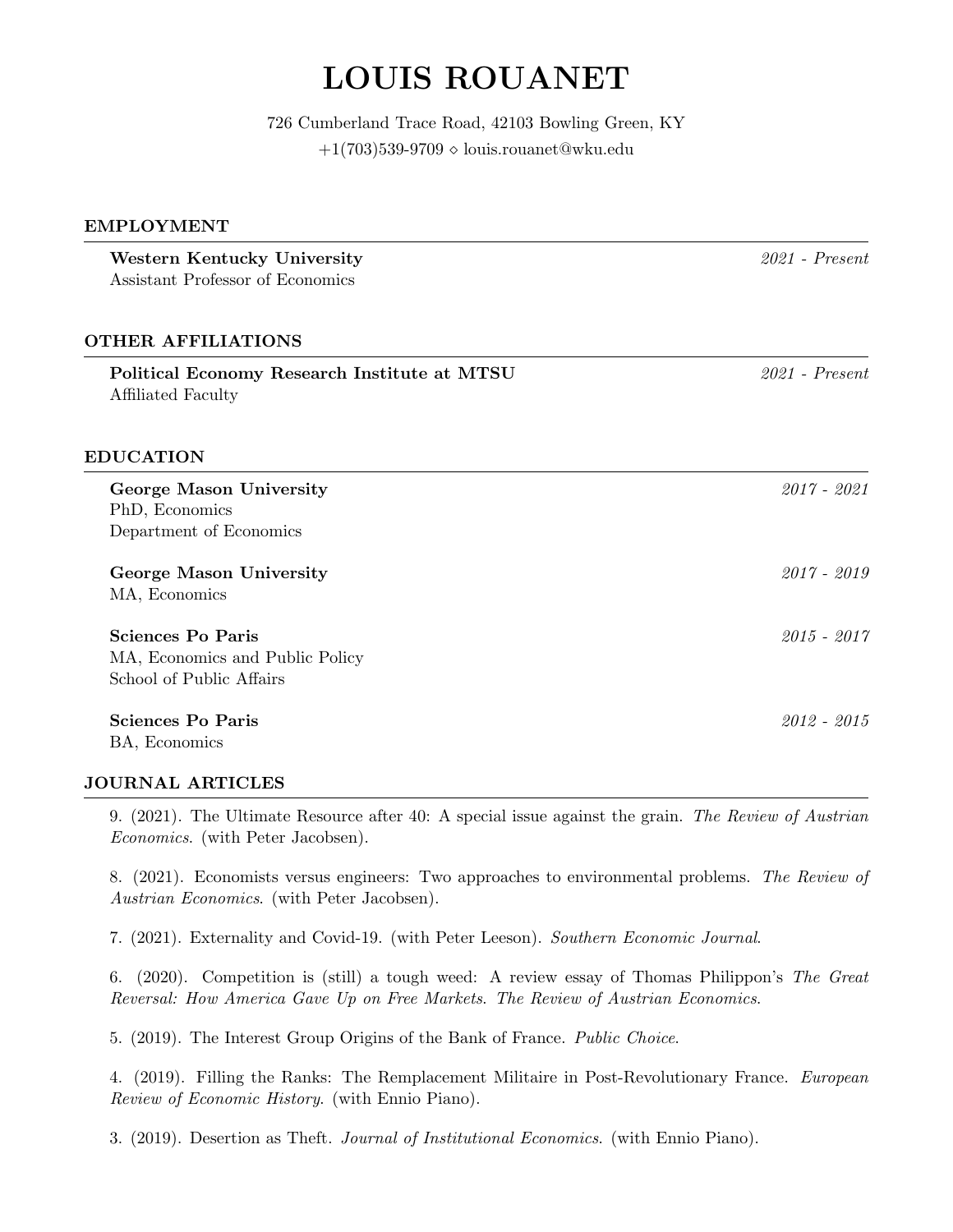2. (2018). Economic Calculation and the Organization of Markets. The Review of Austrian Economics, 1-18. (with Ennio Piano).

1. (2015). Michel Chevalier's Forgotten Case against the Patent System. Libertarian Papers.

#### REVIEW AND RESUBMIT

Drafting the Great Army. (With Ennio Piano). at: *Journal of Economic History.* (2nd round of revisions)

Ethnogenesis and Statelessness. (with Vincent Geloso) at: European Journal of Law and Economics.

#### UNDER REVIEW

Assignats or Death: Inflationary Finance in Revolutionary France. (with Bryan Cutsinger and Joshua Ingber).

Can Geography Explain Quebec's Historical Poverty? (with Vincent Geloso)

Foutu maximum: The political economy of price controls during the French Revolution

The Calculus of American Indian Consent: The law and economics of tribal constitutions.

#### WORKING PAPERS

A market for governance: the bastides of South-West France. (with Peter Leeson and Ronan Tallec).

Free Banking and Competition in Antebellum America. (with Bryan Cutsinger).

Democracy, Dictatorship and the Monetary Commons (with Bryan Cutsinger).

The Redistributive Politics of Monetary Policy. (with Peter Hazlett).

# CONFERENCES, INVITED TALKS, AND SEMINARS

| NYU Colloquium on Market Institutions and Economic Processes (online).<br>The Calculus of American Indian Consent.                          | April 2022    |
|---------------------------------------------------------------------------------------------------------------------------------------------|---------------|
| Texas Tech University, Lubbock, TX<br>The Calculus of American Indian Consent.                                                              | April 2022    |
| Hoover Institution, Stanford University, CA.<br>The Calculus of American Indian Consent.                                                    | March 2022    |
| <i>Public Choice Society Meeting.</i> Nashville, TN.<br>The Calculus of American Indian Consent.                                            | March 2022    |
| LIRAES seminar. Paris, France.<br>Assignats or Death: Inflationary Finance in Revolutionary France.                                         | December 2021 |
| Southern Economic Association meeting. Houston, TX.<br>Foutu maximum: The political economy of price controls during the French Revolution. | November 2021 |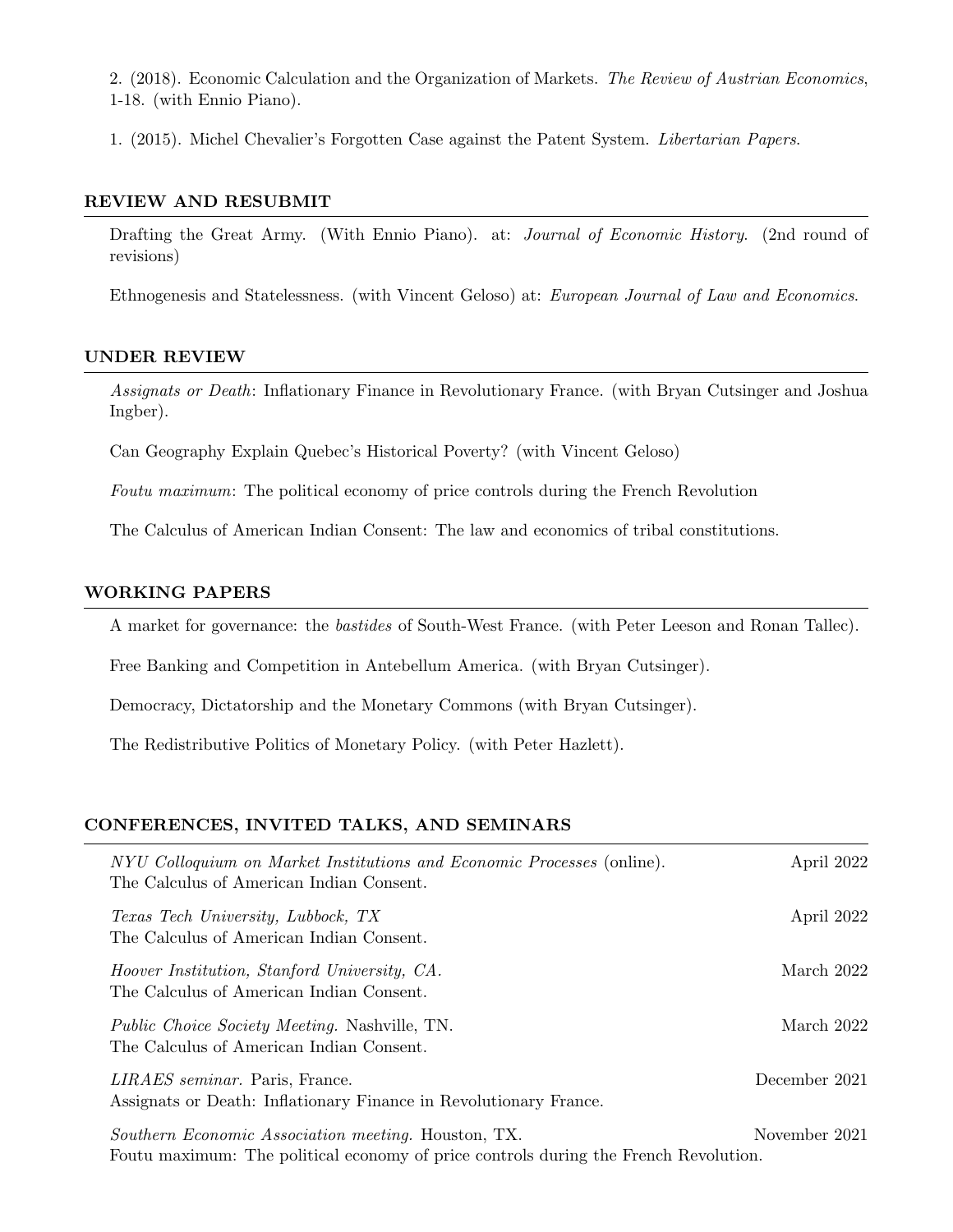| CEPR International Macro History Online Seminar Series.<br>Assignats or Death: Inflationary Finance in Revolutionary France.                                                                                                                                                                                     | May 2021       |
|------------------------------------------------------------------------------------------------------------------------------------------------------------------------------------------------------------------------------------------------------------------------------------------------------------------|----------------|
| <i>Public Choice Society Meeting.</i> Savannah, GA.<br>Assignats or Death: Inflationary Finance in Revolutionary France.<br>Foutu maximum: The political economy of price controls during the French Revolution.<br>Ethnogenesis and Statelessness<br>Panel Chair: "Banking, Monetary Policy and Public Choice." | March 2021     |
| Southern Economic Association meeting. (online)<br>Ethnogenesis and Statelessness                                                                                                                                                                                                                                | November 2020  |
| <i>Economic History Association meeting.</i> (online)<br>Assignats or Death: Inflationary Finance in Revolutionary France.                                                                                                                                                                                       | September 2020 |
| Southern Economic Association meeting. Fort Lauderdale, FL.<br>Drafting the Great Army.                                                                                                                                                                                                                          | November 2019  |
| <i>Association for Private Enterprise meeting.</i> Nassau, Bahamas.<br>The interest group origins of the Bank of France.                                                                                                                                                                                         | April 2019     |
| <i>Public Choice Society Meeting.</i> Louisville, Kentucky<br>Filling the ranks: Military replacement in post-revolutionary France.<br>Desertion as Theft.                                                                                                                                                       | March 2019     |
| Southern Economic Association meeting. Arlington, VA.<br>Filling the ranks: Military replacement in post-revolutionary France.                                                                                                                                                                                   | November 2018  |

# AWARDS AND FELLOWSHIPS

2022. Snavely Award for Outstanding Achievement in Graduate Studies.

2022. The Gordon Tullock Prize for Best Paper in Public Choice by a Junior Scholar.

2019. Grant for an archival trip to the National Archives in Paris. Institute for Humane Studies at George Mason University.

2018-2020. Bradley Fellowship. Department of Economics. George Mason University.

2018-2021. Humane Studies Fellowship. Institute for Humane Studies at George Mason University.

2017-2021. Graduate Fellowship. F.A. Hayek Program for the Advanced Study of Philosophy, Politics, and Economics.

2018-2021. Ph.D. Fellowship. Mercatus Center at George Mason University Summer Research Fellowship.

2017. Aldrich Graduate Prize for the best graduate student paper at the Austrian Economics Research Conference.

2015-2017. Research Fellow. Institut Coppet.

2015. George and Joele Eddy Prize at Mises University.

2015. Research Fellowship. Ludwig von Mises Institute.